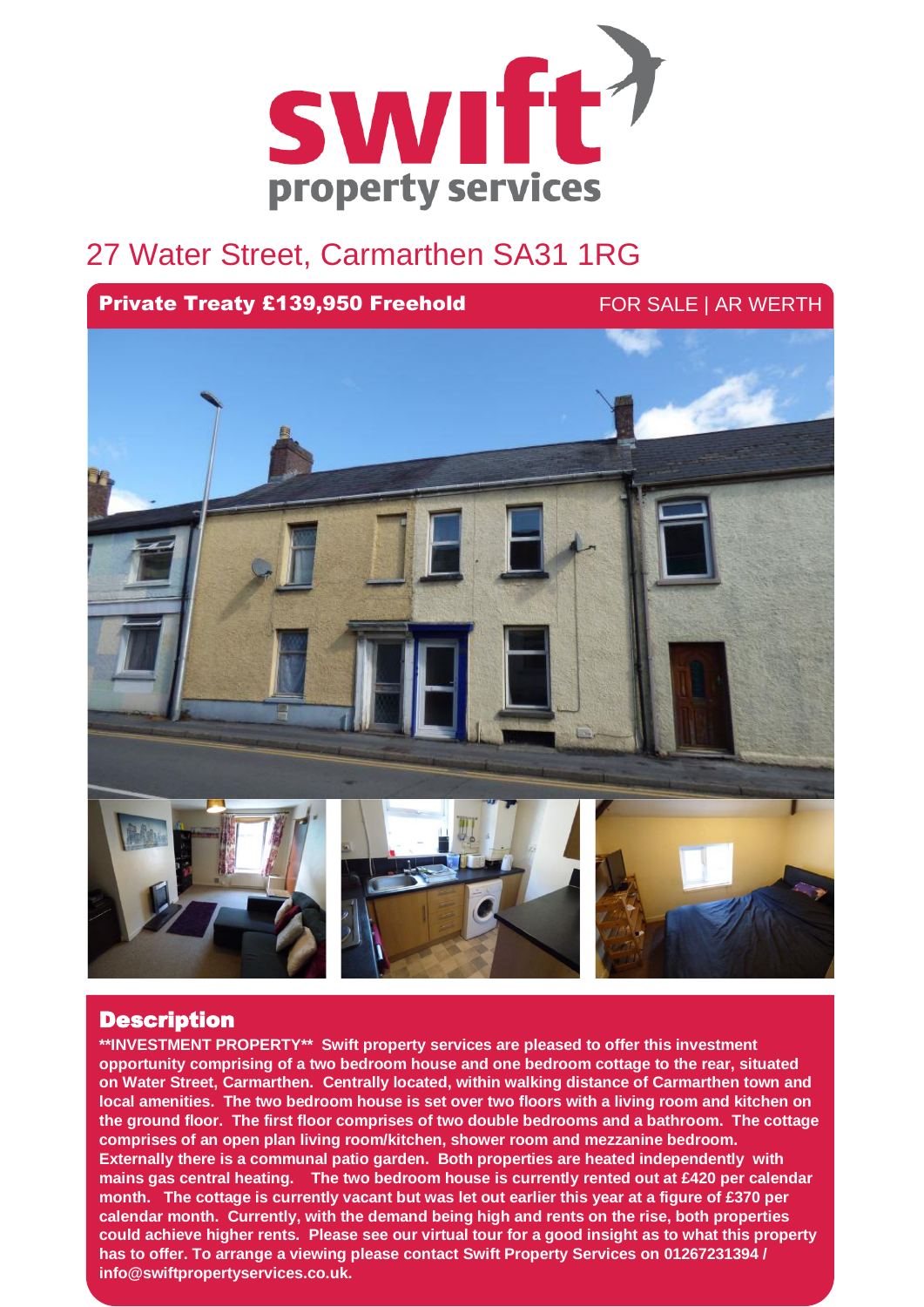











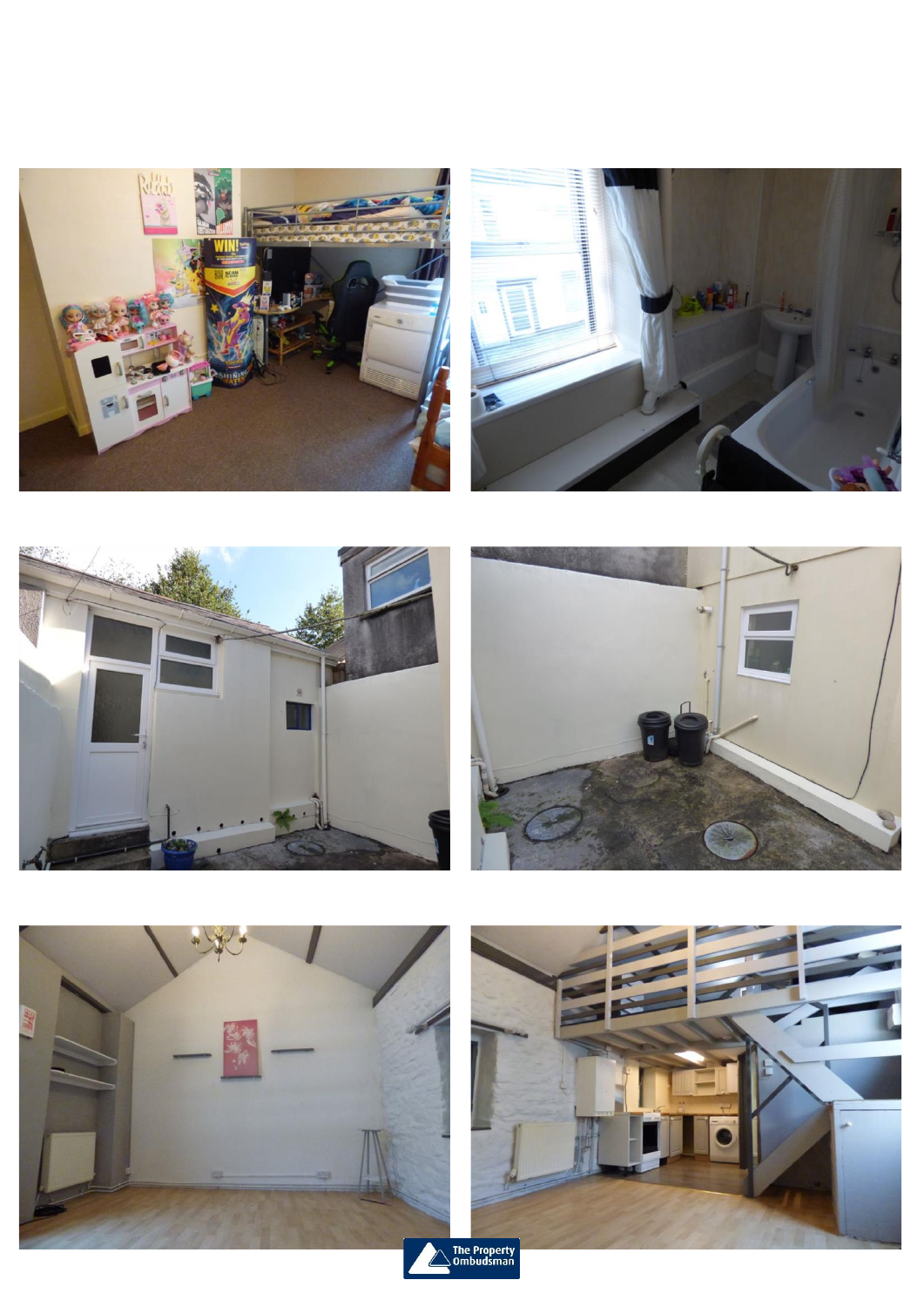#### Rooms & Descriptions

The House (2 bedroom): Access to the fore via a uPVC double glazed door which opens to the communal hallway. The door to the house is located on the right.

Living room: *3.40m ( 11'2'') x 4.73m ( 15'7'')* Doors to communal and house hallway. Double glazed window to fore. Electric fire. Hearth. Radiator. Telephone connection. Meter cupboard which houses the gas meter. Carpeted floor. CO detector. Pleas note: We have been advised that there is access to a cellar beneath the carpet.

Kitchen: *2.88m ( 9'6'') x 1.99m ( 6'7'')* uPVC double glazed window to rear. Range of base and wall units. Integrated electric hob and oven. Plumbing for a washing machine. Wall mounted gas combi boiler and heating controls. Extractor hood. Smoke detector. Carbon monoxide detector. Part tiled walls.

Hallway: Doors to communal hallway and living room. Stairs to first floor landing. Lino flooring. Smoke detector. Under stairs storage.

Landing: Stairs down to hall. Doors to bedrooms 1 & 2 and bathroom. Carpeted floor. Smoke detector. Access to loft space.

Bedroom 1: *2.94m ( 9'8'') x 2.98m ( 9'10'')* Door to landing. uPVC double glazed window to rear. Beams. Carpeted floor. Radiator.

Bedroom 2: *2.67m ( 8'10'') x 4.00m ( 13'2'')* Door to landing. Double glazed window to fore. Carpeted floor. Cupboard. 2 x Radiators.

Bathroom: *3.03m ( 10'0'') x 1.54m ( 5'1'')* Door to landing. Double glazed window to fore. Bath with electric shower over. WC. Hand wash basin. Panelled walls.

The Cottage (1 bedroom): Access to the fore via a uPVC double glazed door which opens to the communal hallway. There is a further door opening to the rear courtyard where the cottage is located.

Living Room / Kitchen: *3.99m ( 13'2'') x 6.01m ( 19'9'')* Access via uPVC double glazed door to the fore. Two radiators. Wood effect flooring. Stairs to mezzanine bedroom. Door to shower room. Gas boiler. uPVC double glazed window to fore. Two wooden windows to the rear. Painted stone walls. Beams. Range of base and wall units. Plumbing for a washing machine. Telephone connection. Under stairs storage. Wall mounted extractor. Stainless splash back.

Mezzanine Bedroom: *3.05m ( 10'1'') x 3.86m ( 12'8'')* Stairs down to living room/kitchen. Cupboard. Window to side elevation. Carpeted floor. Smoke detector. Emergency lighting.

Shower Room: *1.69m ( 5'7'') x 2.03m ( 6'8'')* Door to living room/kitchen. Shower cubicle with electric shower. WC. Wash hand basin with built in storage unit below. Window to fore. Radiator. Panelled walls. Extractor fan. Tiled floor.

Externally : Rear enclosed courtyard. Doors to the cottage and communal hallway. Concrete floor.

Communal Area: Doors to courtyard, entrance hall, living room and street to fore. Meter cupboard where the electric meters for both properties are situated.

Services: Mains gas central heating, water, electricity and sewerage. Both properties are registered, supplied and metered independently. The House - council tax band "B". The Cottage - council tax band "A". Local authority - Carmarthenshire county council.

EPC: The cottage - E / 50 The house - TBC

Rental Terms: The two bedroom house is currently rented out at £420 per calendar month on an AST (assured shorthold tenancy agreement). The cottage is currently vacant but was let out earlier this year at a figure of £370 per calendar month. Currently, with the demand being high and rents on the rise, both properties could achieve higher rents.

Tenure: Freehold (Please note: The property is subject to a flying freehold).

Fixtures And Fittings: Available by negotiation with the vendor.

Local Authority: Carmarthenshire County Council.

Viewings / Enquiries: Please contact Swift Property Services on 01267231394 / info@swiftpropertyservices.co.uk for any enquiries or viewing requests.

Virtual Tour: The House -

https://app.immoviewer.com/portal/tour/2423865?accessKey=6146 Y Bwthyn -

https://app.immoviewer.com/portal/tour/2423863?accessKey=6145